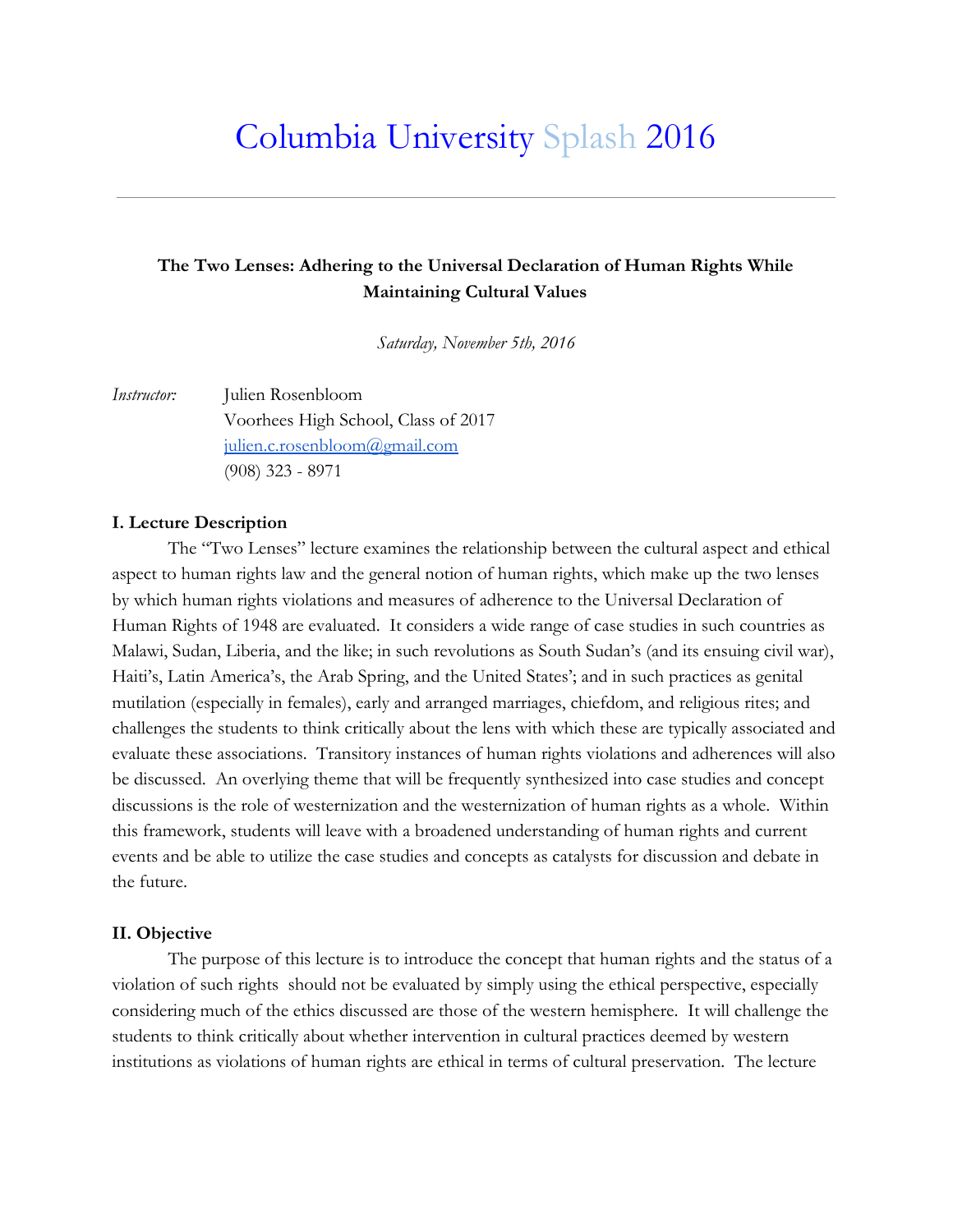also hopes to promote and encourage students to take action and have a voice in public matters and current events centered around human rights.

### **III. Texts, Readings, and Materials**

Several excerpts of textbooks, articles, studies, and novels will be provided by the instructor. Excerpts are taken from the following texts:

- *Universal Human Rights in Theory and Practice* (Donnelly),
- *Three Cups of Tea* (Mortenson),
- *The Declaration of Independence* (Jefferson),
- *King Leopold's Ghost* (Hochschild),
- *● The Endtimes of Human Rights* (Hopgood),
- *● Agreement Among the People's Republic of Angola, the Republic of Cuba, and the Republic of South Africa* (United Nations),
- "Angola and Namibia Accords Signed" (Lewis),
- Additional articles and excerpts from textbooks and novels.

# **NOTE: The material above in no way serves as a definitive representation of the instructor's views or understandings, and are meant only to serve as catalysts for discussion.**

#### **IV. Materials**

Students are recommended to bring at least a pen/pencil and a notebook. They may also find it useful to have with them a laptop. While the above materials may be brought in and would prove helpful to the students' understanding, it is by no means required, as this is a purely discussion-based lecture.

#### **V. Class Participation**

It is encouraged by the instructor that *all* students participate in discussion and debate; any and all ideas are accepted. There is a zero-tolerance policy for intentional offense and action will be taken if such a problem of a sizeable degree arises.

## **VI. Class Schedule (all times are approximate and circumstantial, may vary based on class size)**

*If lecture is two hours:*

| Time      | Topic                                                                     | Readings                                                                                   |
|-----------|---------------------------------------------------------------------------|--------------------------------------------------------------------------------------------|
| $2:00$ pm | Instructor's Introduction                                                 | N/A                                                                                        |
| $2:05$ pm | Introduction to ethical aspect<br>of human rights and human<br>rights law | Frequent reference to the<br>Universal Declaration of<br>Human Rights of 1948<br>(UDHR48). |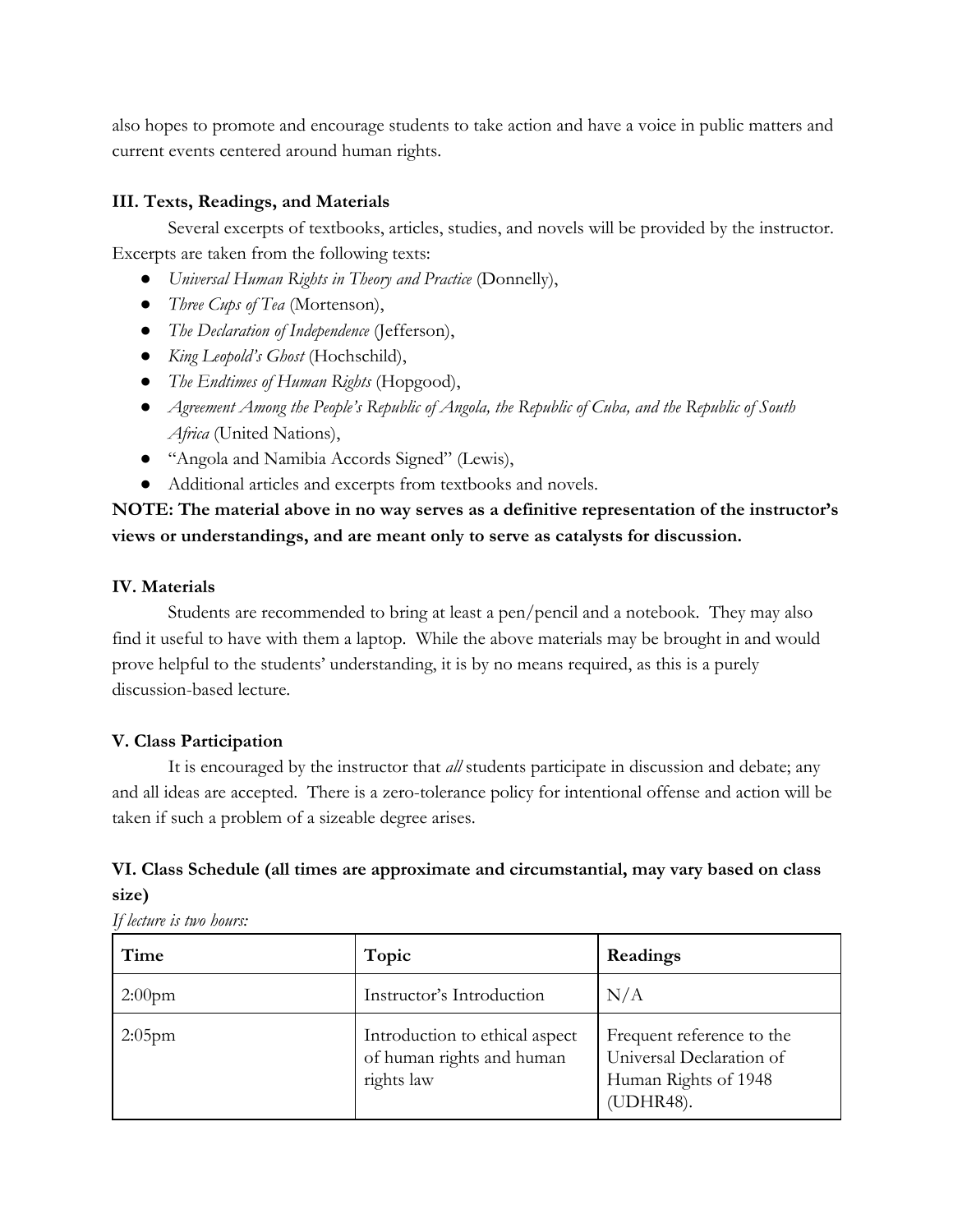| $2:15$ pm            | Introduction to cultural aspect<br>of human rights and human<br>rights law                                                                                                                     | See above.                                                                        |
|----------------------|------------------------------------------------------------------------------------------------------------------------------------------------------------------------------------------------|-----------------------------------------------------------------------------------|
| $2:25$ pm            | Brief introduction to the Paris<br>Principles (& critical analysis)<br>KEY Q: To what degree are<br>these ideals westernized,<br>and how might this affect<br>international<br>implementation? | Paris Principles                                                                  |
| 2:40 <sub>pm</sub>   | Recognizing education as a<br>fundamental human right and<br>analyzing the degree of<br>westernization in current<br>international education reform                                            | Three Cups of Tea<br>Universal Human Rights<br><b>Endtimes of Human</b><br>Rights |
| 3:05pm               | Discussion of pre- and<br>post-UDHR48 revolutions and<br>evaluating them using modern<br>human rights laws and<br>literature                                                                   | UDHR48<br>Universal Human Rights<br>King Leopold's Ghost<br>etc.                  |
| 3:30pm-4:00pm OPT. 1 | Debate on a case study using<br>content from lecture                                                                                                                                           | Any text, as needed                                                               |
| 3:30pm-4:00pm OPT. 2 | Sustained discussion and<br>lecture on human rights<br>development independent of<br>the UN's ideals & further<br>analysis of cultural practices.                                              | Any text, as needed                                                               |

# *If lecture is one hours:*

| Time      | Topic                                                                     | Readings                                                                                      |
|-----------|---------------------------------------------------------------------------|-----------------------------------------------------------------------------------------------|
| $2:00$ pm | Instructor's Introduction                                                 | $\bullet$ N/A                                                                                 |
| $2:05$ pm | Introduction to ethical aspect<br>of human rights and human<br>rights law | Frequent reference to<br>the Universal<br>Declaration of Human<br>Rights of 1948<br>(UDHR48). |